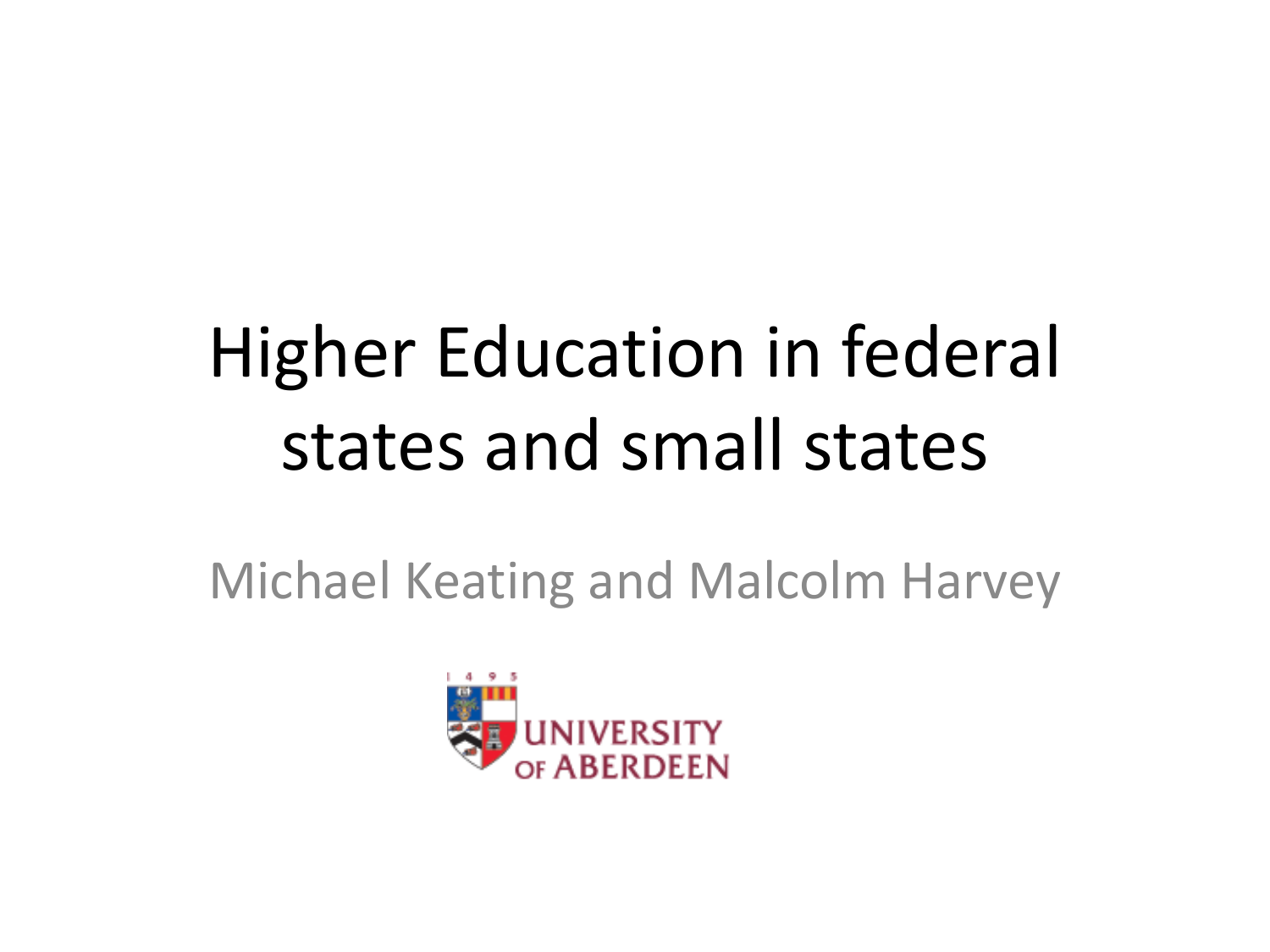# **Origins of universities**

- Medieval University
- Local origins
- Royal patronage
- Ecclesiastical patronage
- European community of scholars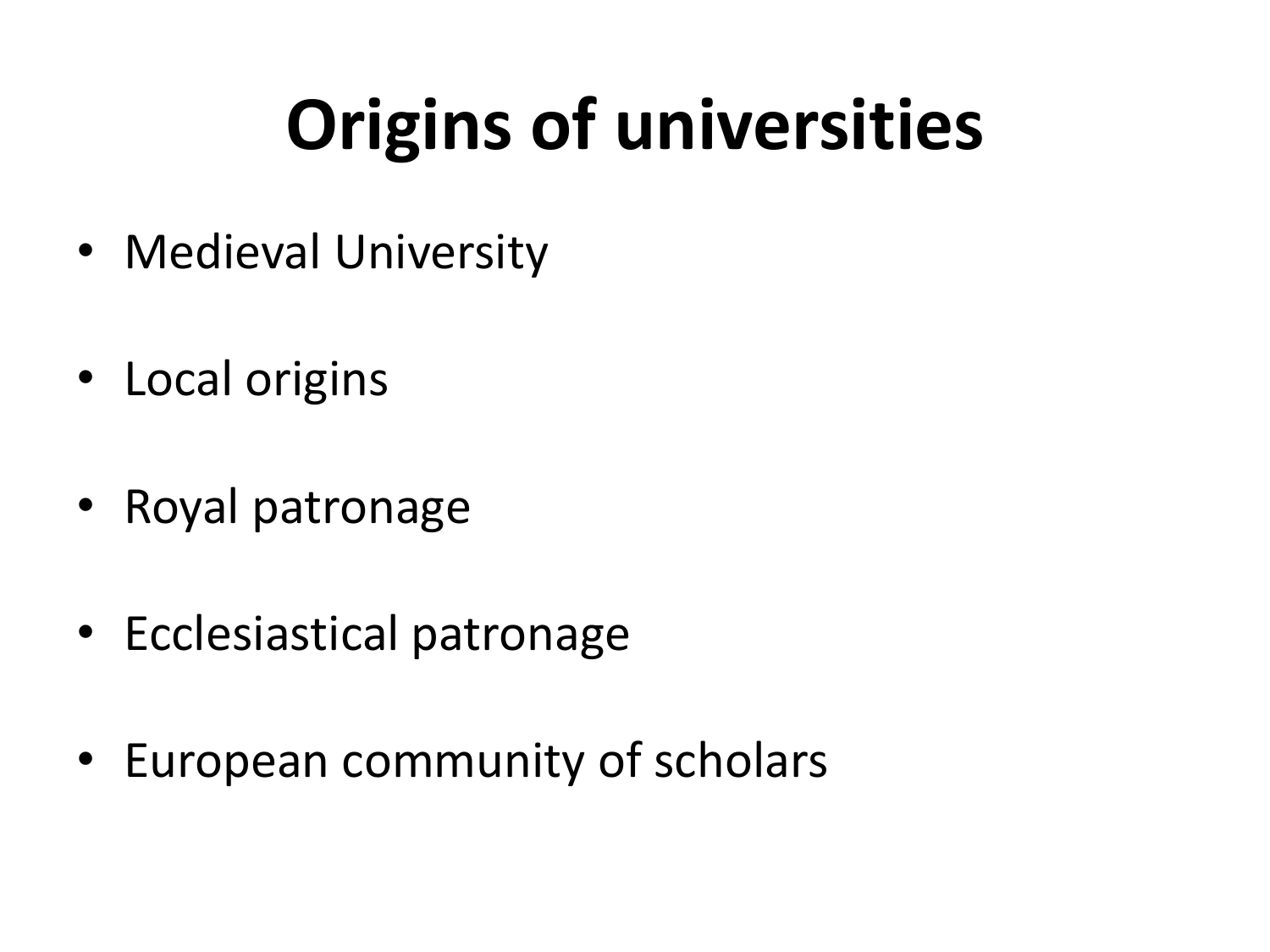## **National traditions**

- Napoleonic states, nationalization of universities
- Germany, Humboldt ideal, teaching and research, independence from state
- UK, autonomy of universities, Newman ideal
- Increasing state support and regulation
- Late C20 convergence of Napoleonic and British models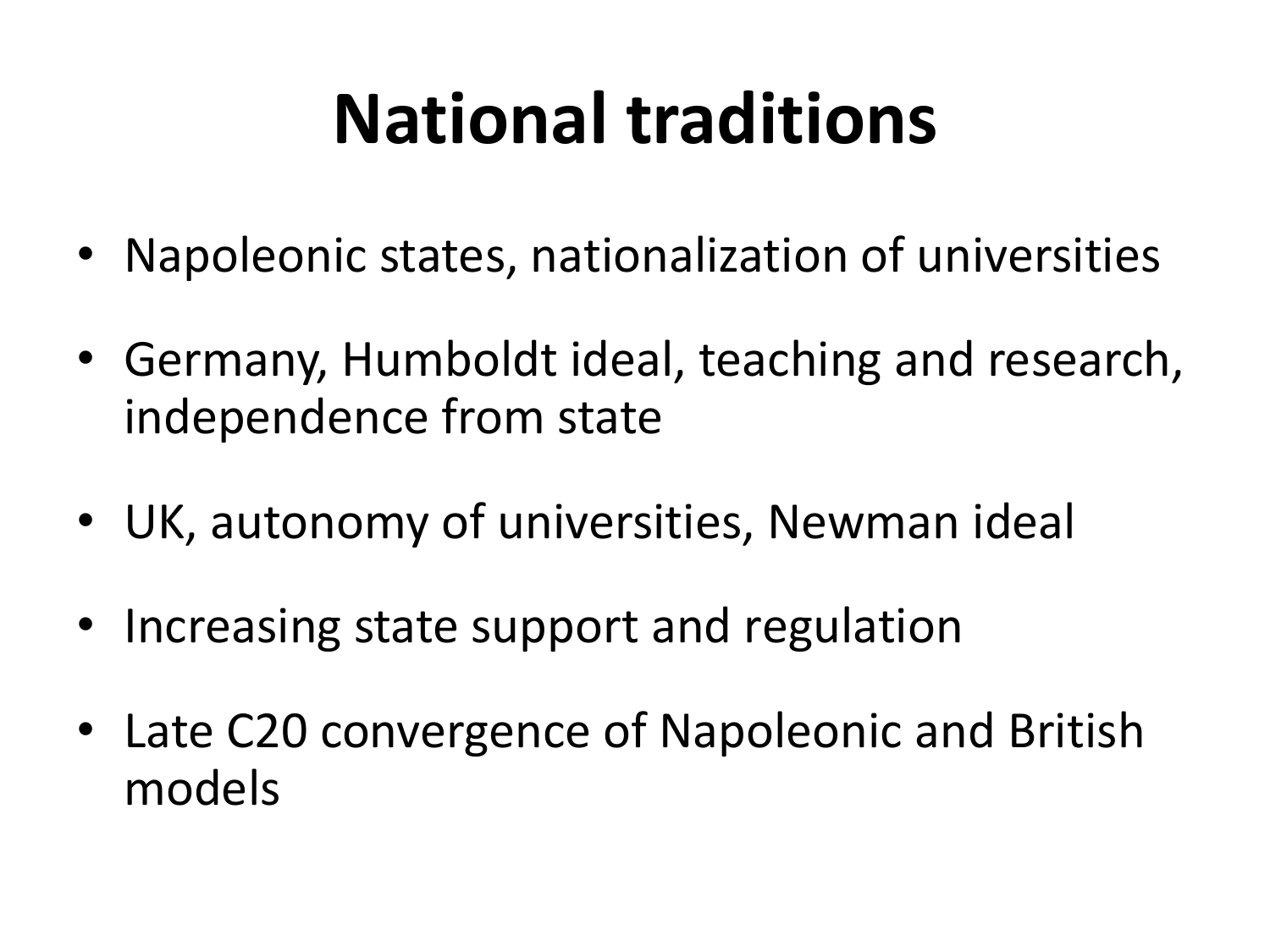## **Globalization**

- International context for research
- International competition for students
- European research area
	- Bologna
	- Erasmus
	- EU research programmes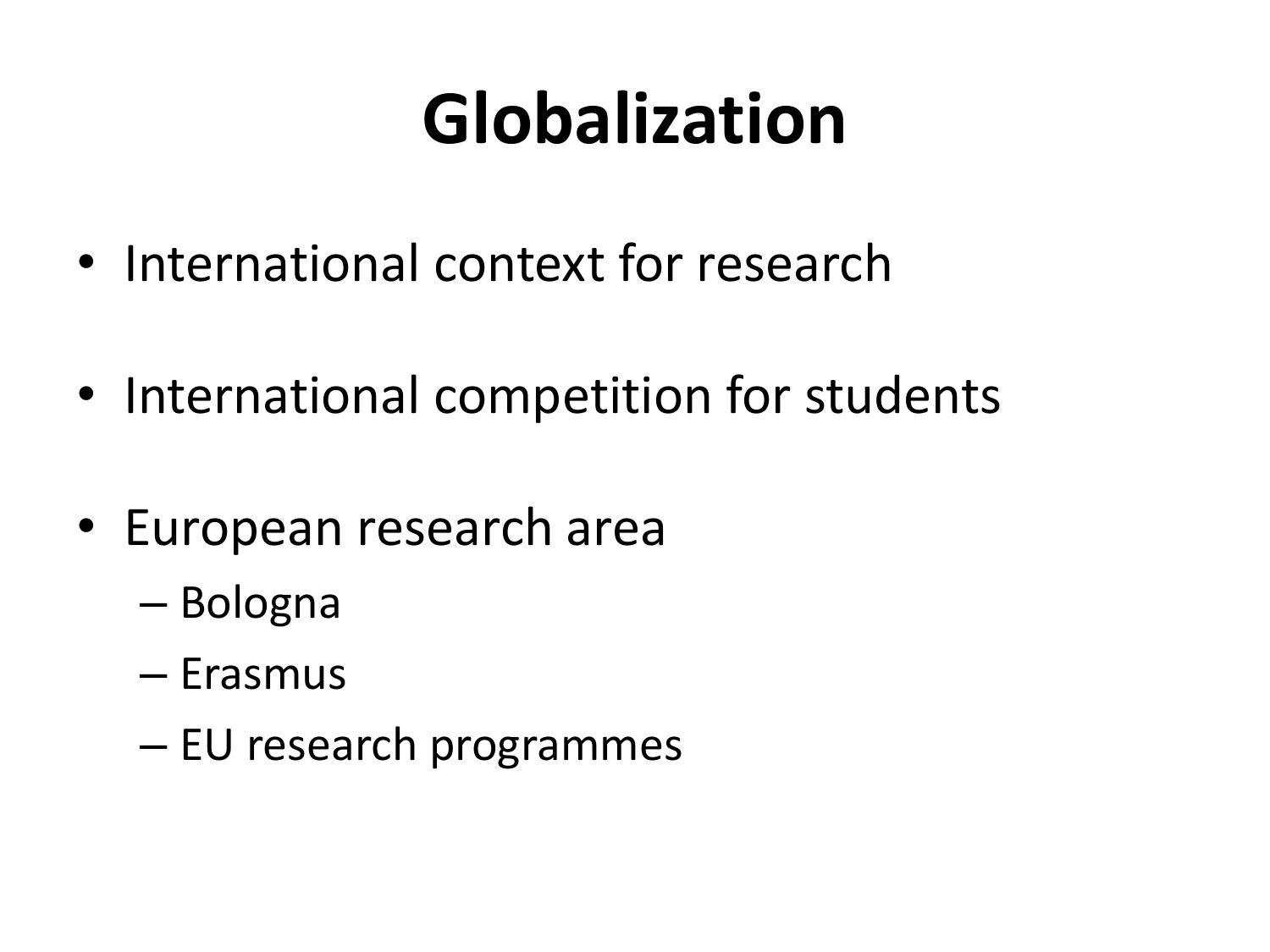# **Regionalization**

- Importance for universities in new theories of economic development
- Culture and language (Catalonia, Basque Country, Quebec, Flanders)
- Polity-building
- Conflicts among local, national and global orientations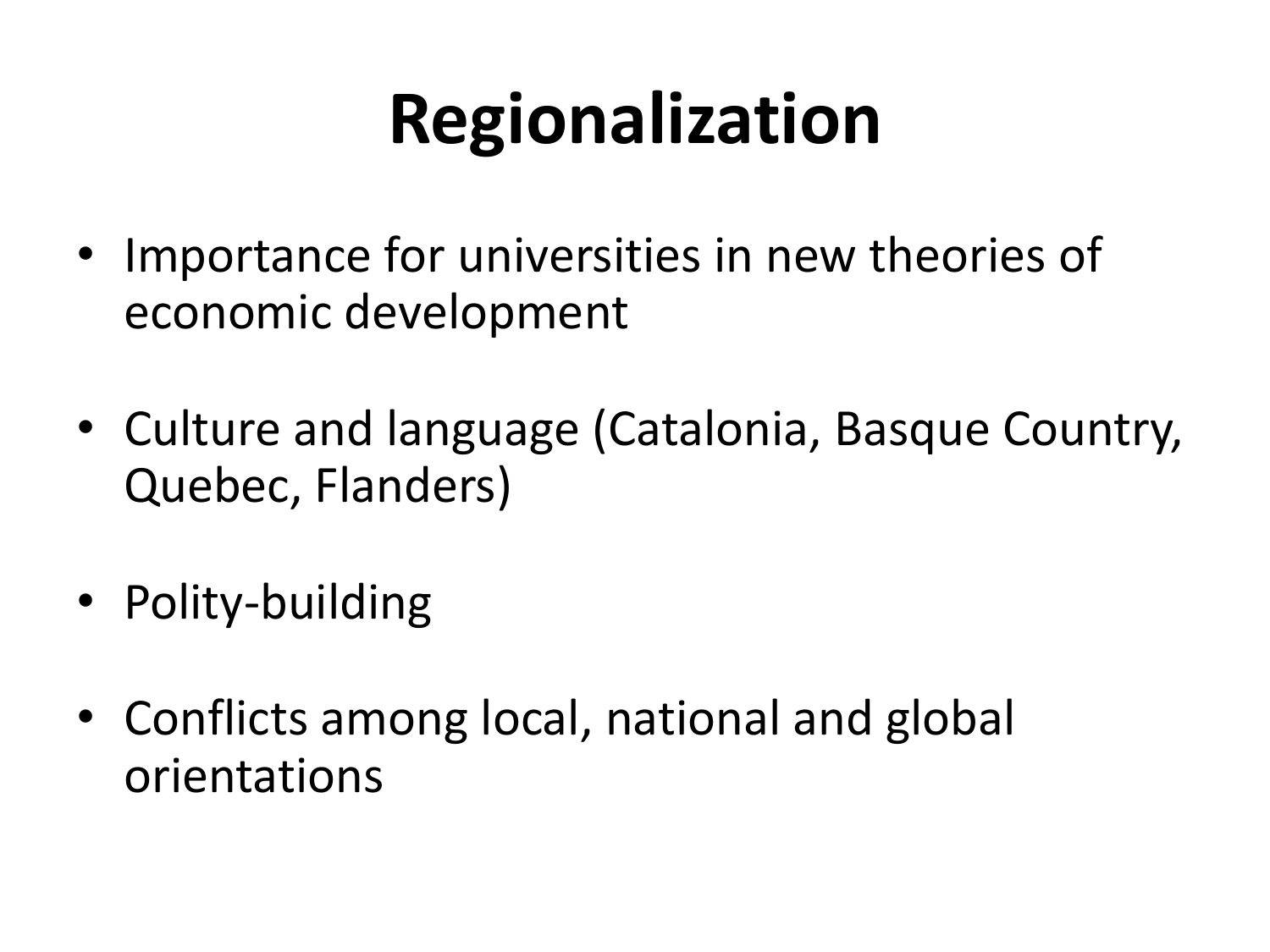## **Regulation of universities**

|                                   | Canada     | <b>Spain</b>                | Germany    | <b>Belgium</b> | UK/Scotland |
|-----------------------------------|------------|-----------------------------|------------|----------------|-------------|
| Competence                        | lower tier | mixed                       | lower tier | lower tier     | lower tier  |
| <b>Vertical</b><br>control        | weak       | strong                      | weak       | weak           | weak        |
| <b>Horizontal</b><br>coordination | weak       | moderate                    | strong     | weak           | moderate    |
| <b>Policy</b><br>community        | lower tier | lower tier                  | State-wide | lower tier     | Scottish/UK |
| <b>Fees</b><br>regulated          | lower tier | lower tier<br>within limits | lower tier | lower tier     | lower tier  |
| <b>Research</b><br>funding        | both tiers | Mostly upper<br>tier        | both tiers | lower tier     | both tiers  |
| <b>Variation in</b><br>fees       | high       | low                         | low        | low            | high        |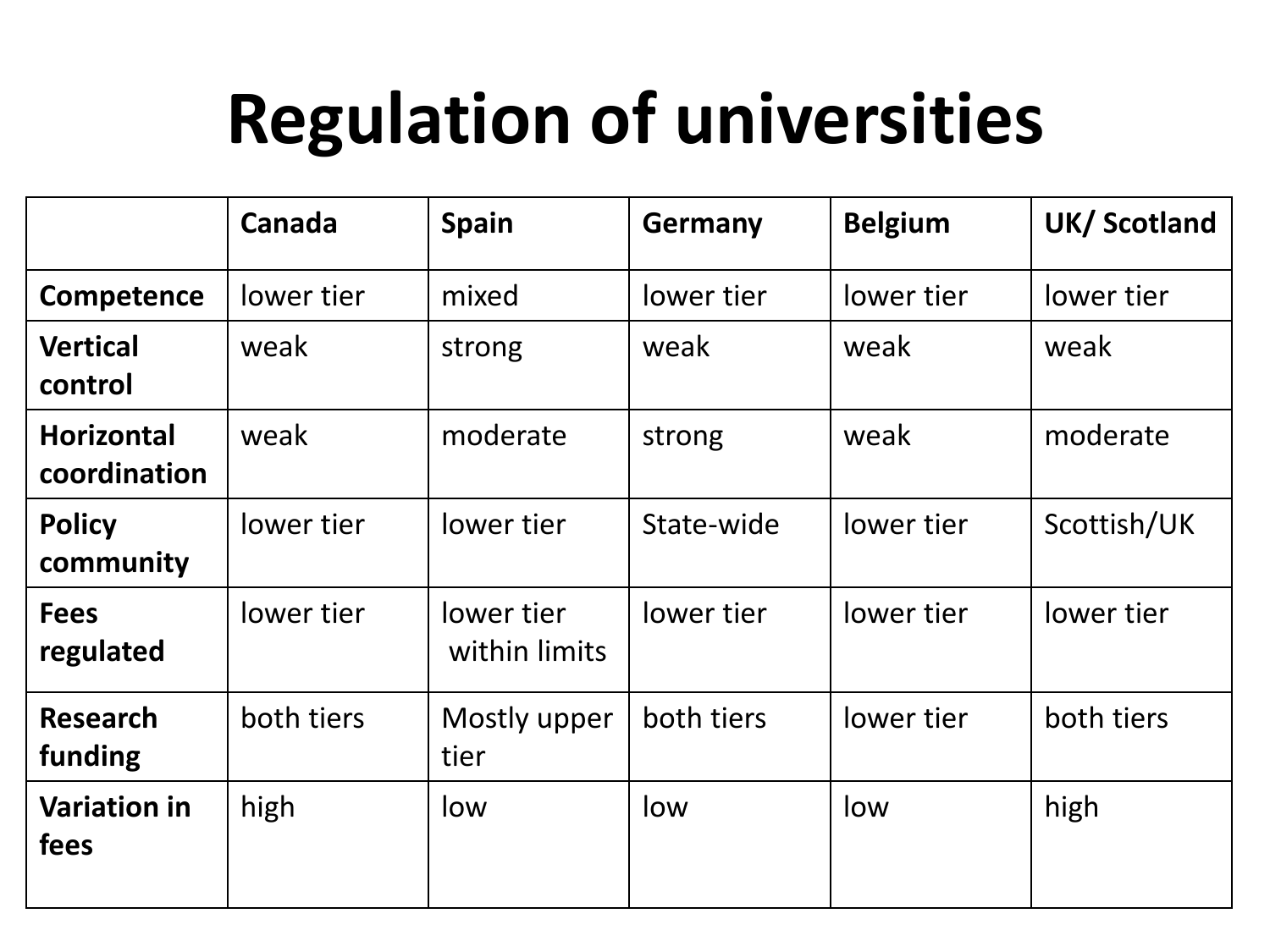# **Tuition Fees (1) Germany/ Canada/ Spain/ Belgium**

- Tuition fees introduced in Germany 2006 at €500 per semester, abolished in Social Democratic Länder and remain only in Bavaria and Lower Saxony. Funding consequences are an issue.
- Tuition fees in Quebec are much lower than in other provinces and a proposal to raise them by a small amount attracted a massive revolt in 2012. Higher fees for non-Quebec students (but still lower than other provinces). C.f. Scotland
- Flanders €550, Wallonia €850 per year. Higher for non-EU students but still low.
- Fees in Spain vary between  $\epsilon$ 500 and  $\epsilon$ 1,200 per year.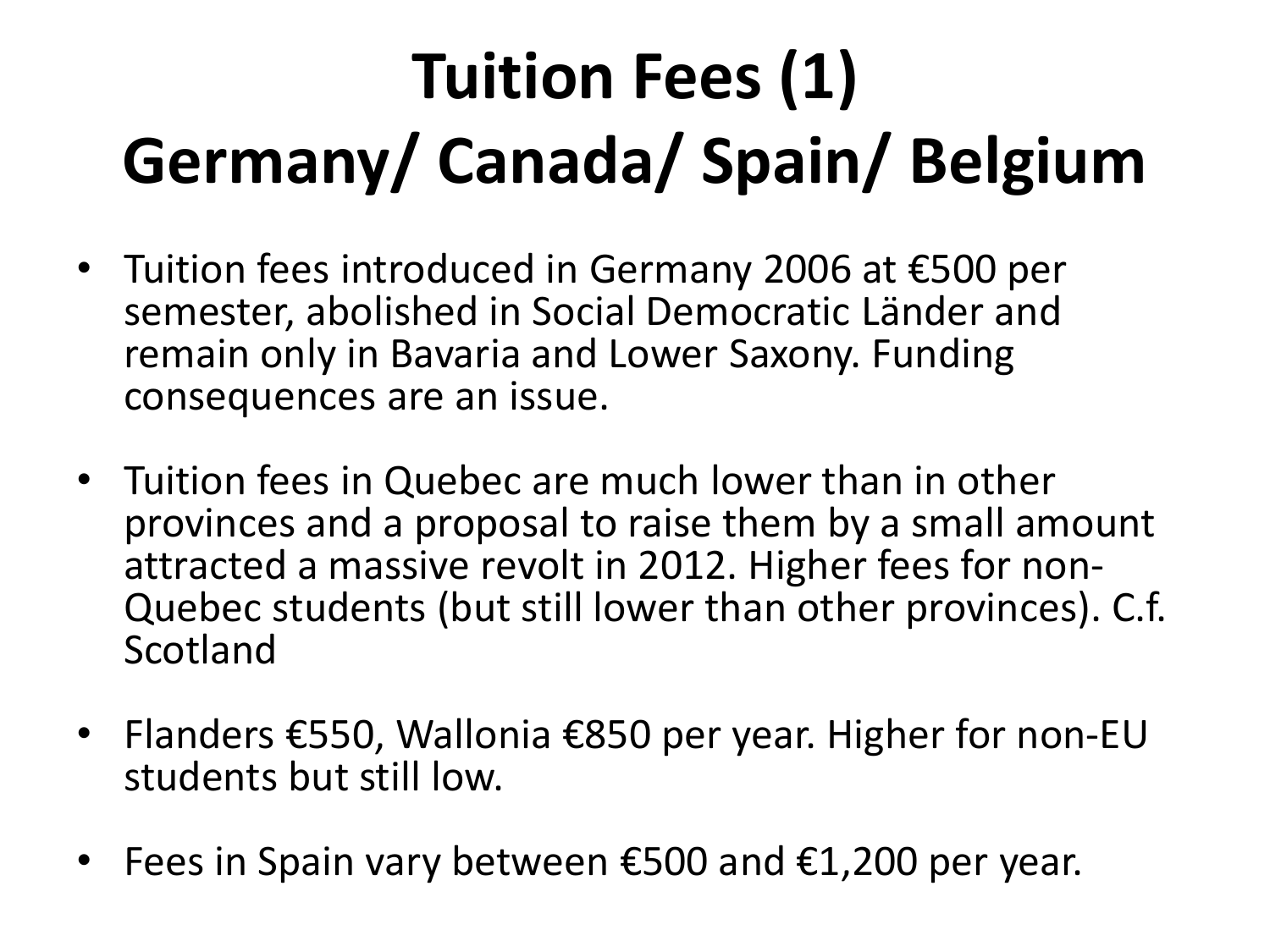#### **Tuition Fees (2) - Republic of Ireland**

- Abolished tuition fees in 1996 (when "Celtic Tiger" economy was "roaring").
- Annual student contribution fee increased to  $\epsilon$ 2,500 by 2013 (back-door tuition fees?)
- Covered by government maintenance grant (if student qualifies)
- Prior to 2013, Northern Irish students had this fee paid by NI Government (now fee paid for as a loan)
- Rise of tuition fees in England/Wales/NI saw 28% rise in UK applicants to ROI institutions in 2012
- Increase in contribution fee + rise in international students = mitigation of funding gap concerns?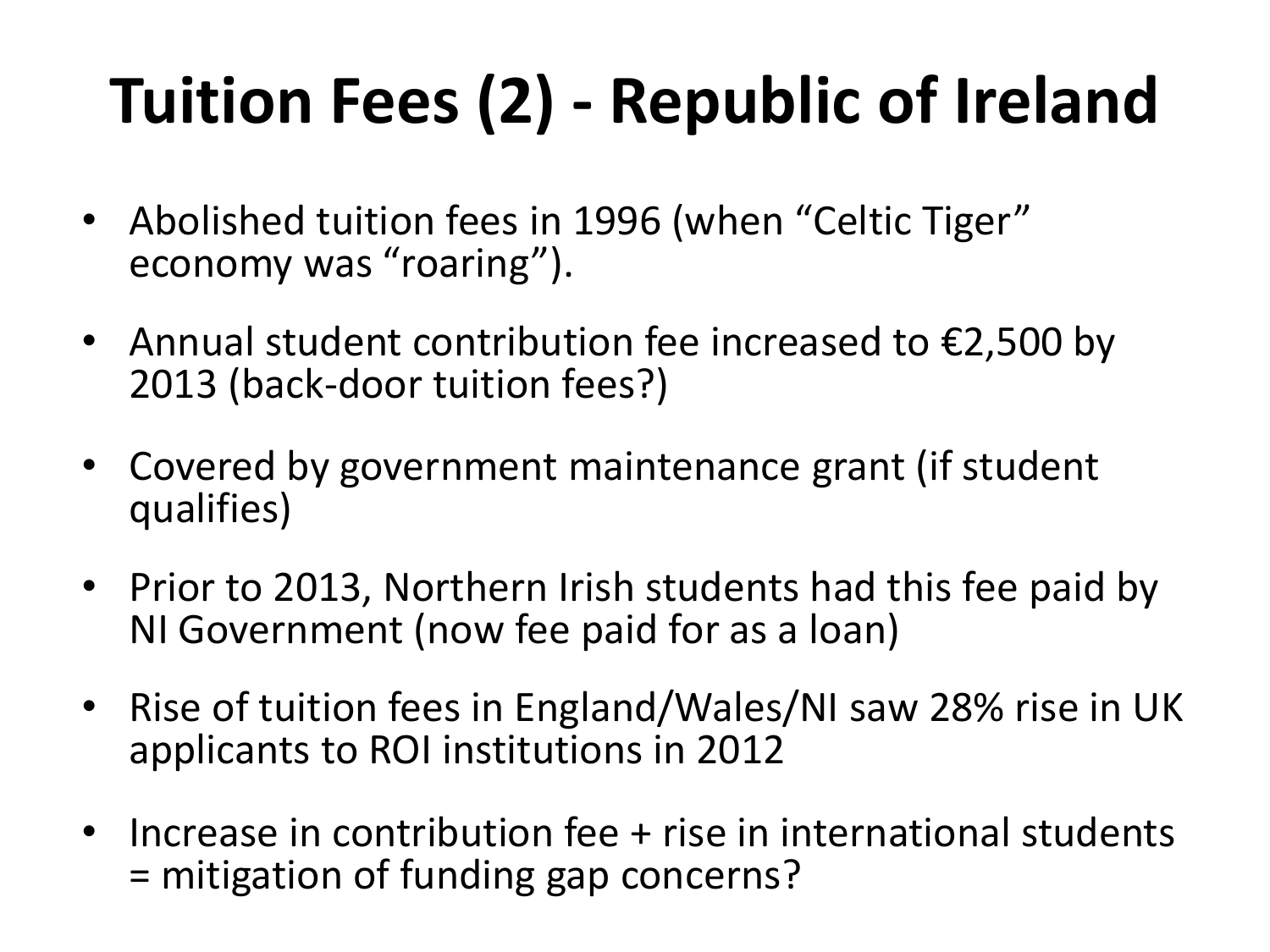#### **Tuition Fees (3) – The Nordics**

- There remain no fees in the Nordic states (Denmark, Finland, Norway and Sweden) for **domestic/ EU/ EEA students.**
- Denmark (in 2006) introduced fees for non-EU students of between 45,000 DKK (€6,000) to 120,000 DKK (€16,100) per year.
- Sweden followed suit in 2011, introducing fees of 80,000 SEK (€9,350) to 140,000 SEK (£€16,350) for non-EU students.
- Finland started a 5-year experimental programme with fees (of between €3,500 and €11,750) in 2010.
- Norway has retained universality with regards to a no tuition fee policy (this may change if new government elected).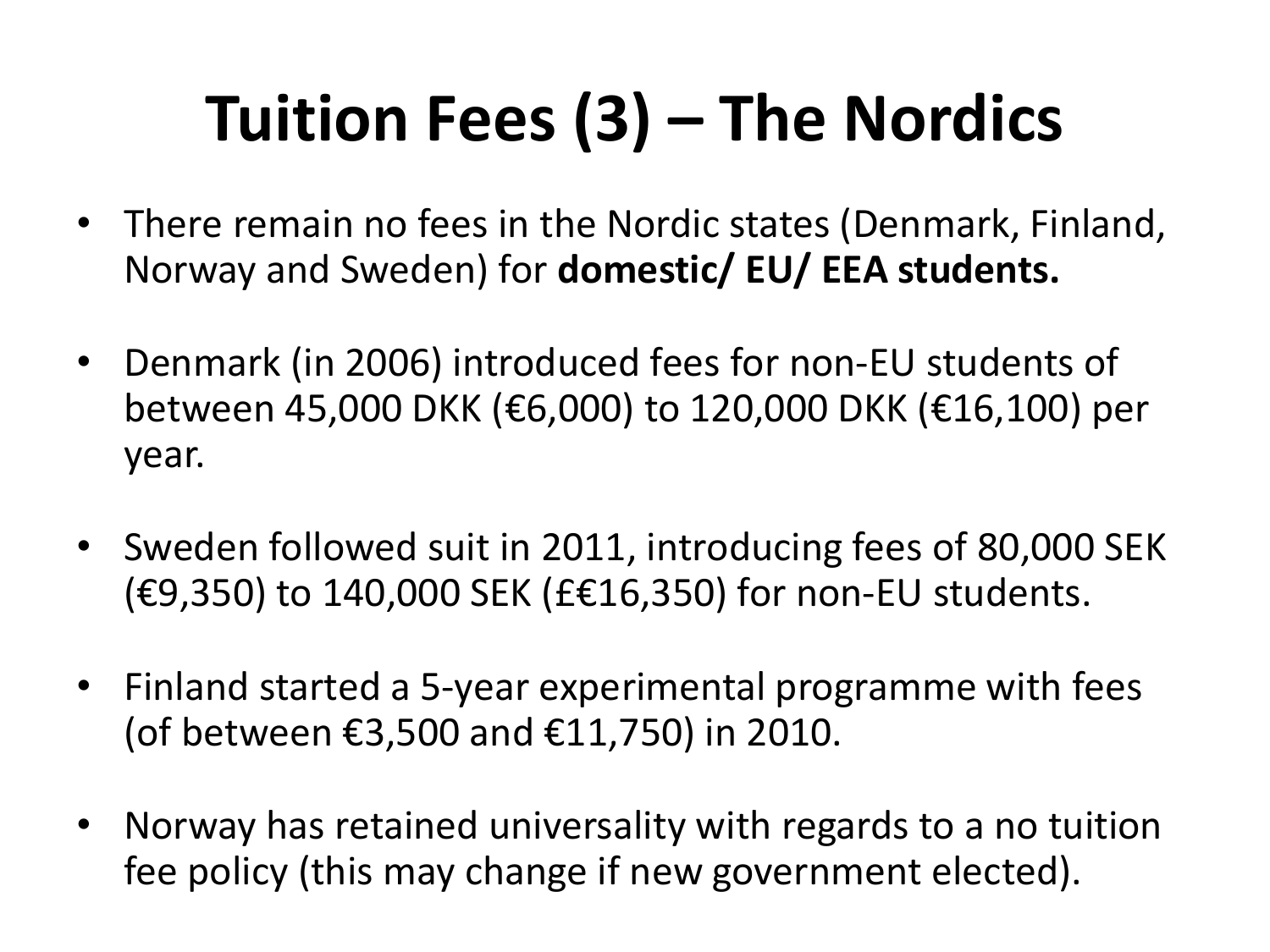#### **Tuition Fees (3) (continued)**

- Recent changes in fees for non-EU students are an attempt to attract students to quality of Nordic education, rather than it being free being the attraction
- After Denmark introduced fees in 2006, Norway saw 27% increase in non-EU student applications
- In 2011 (after Sweden introduced fees) University of Oslo saw 60% increase in non-EU students applications
- 33% drop in non-EU student enrolments in Swedish universities between 2010 and 2011 (after introduction of fees)